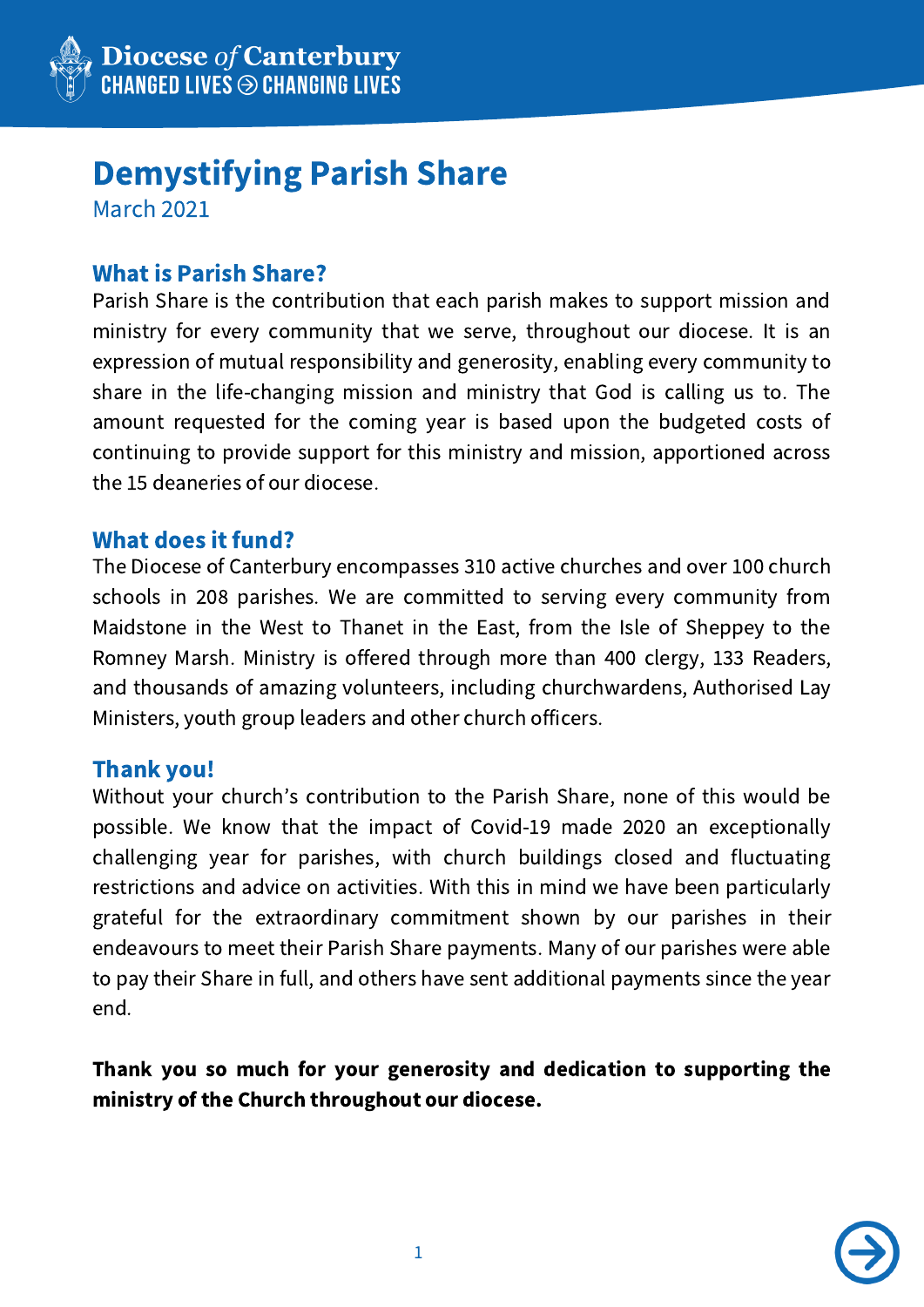

### How is Parish Share calculated?

There are two parts to the Parish Share that each parish is asked to contribute. Firstly, the actual cost of parish ministry for that parish, which includes stipends, employment taxes, pension contributions and housing costs. Secondly, a contribution to all the other shared costs paid by the Diocese - including training for lay and ordained leaders, support for specific ministries and mission across our diocese, and all the other governance and administrative costs. The total of these shared costs is reduced by other income that we receive at a diocesan level, and is apportioned across all our parishes based on their average weekly attendance and the relative deprivation of their community. The calculations are then shared with our deaneries who may, based on local knowledge, change the allocations to individual benefices and parishes within their deanery.

#### How much is each parish asked to contribute?

For 2021, the cost for each priest who is paid a full stipend is budgeted to be £49,950, which includes the stipend itself of £27,000, National Insurance and pension contributions of £12,293, and housing costs of £10,657. However, for the 2021 Parish Share contribution this has been capped to £48,470, an increase of 1% over the cost in 2020. There are 121 stipendiary parish clergy posts in our diocese, some of which are part-time. The total cost of parish ministry to Parish Share for 2021 is budgeted to be £5.175m.

The total amount of other costs expected to be borne by our diocese in 2021, after allowing for expected income, is £3.581m. However, we have undertaken not to raise the amount of Parish Share requested from benefices by more than 1%, which reduces the amount that has been requested from parishes to £3.351m. This is apportioned between 100 benefices, which vary considerably in size and circumstances, and comprise one or more parishes. The average contribution of a benefice is £33,510, but the range is from under £3,000 to over £150,000. Within benefices the contribution is allocated to parishes.

A benefice with one full time stipendiary priest and attracting an average shared cost apportionment would therefore have been asked for a total Parish Share contribution for 2021 of £81,980. Of our 100 benefices, 38 have been asked for £81,980 +/- 10%, 38 have been asked for less, and 24 have been asked for more.

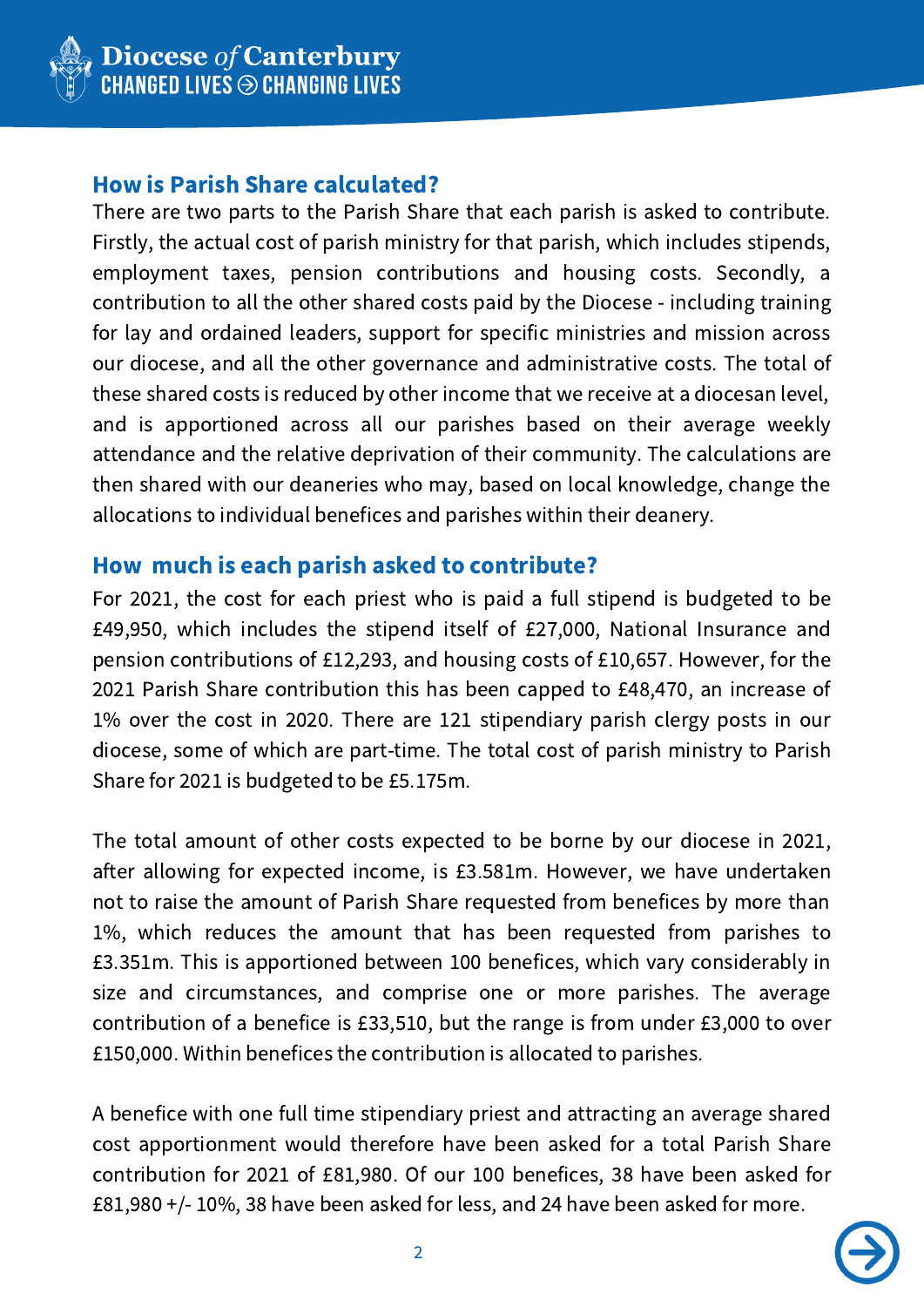

The money paid by this typical benefice will be spent as follows:

| Funding ministry in their own parishes                 | £48,470 |
|--------------------------------------------------------|---------|
| Training for future ministry                           | £18,000 |
| Support for specific ministries and mission across our | £11,450 |
| diocese                                                |         |
| Diocesan governance, finance, admin and the National   | £4,060  |
| Church (reduced by other income received by our        |         |
| diocese)                                               |         |
|                                                        |         |

£81,980

# How is the overall budget controlled and monitored?

Our diocesan budget is prepared annually using the known and forecasted costs required to support all of our mission and ministry. These costs are partly offset by any other income that we expect to receive (in addition to Parish Share) - such as rental income and occasional fees for weddings and funerals. For 2021 the figure for Parish Share contributions was capped to limit any increase to a maximum of 1%, and in addition we have to make provision for the financial consequences of not all parishes paying all of their requested Parish Share. As a result, we have budgeted for a deficit in 2021, which will have to be found from inyear savings, proceeds from selling properties, or funded by borrowing. As the budget was prepared prior to the most recent Covid-19 lockdown, the actual amount of deficit funding required is expected to be greater than originally budgeted. Additional funding is being sought through short-term loans, the Government's Coronavirus Job Retention Scheme, and support available from the Church Commissioners. The budget was prepared in consultation with our Archbishop's Council and approved by our Diocesan Synod in November 2020.

#### Looking to the future

We need to listen to the story that our finances are telling us. These challenges are not new - they have been with us for a considerable time. The Covid-19 pandemic, however, has brought them into sharper focus for us all. A careful programme of reviewing all of our costs is well underway, with every line of our budgets under scrutiny. We are also working to identify opportunities to generate additional income. We are urgently focusing our attention on shaping our missional life for a flourishing and sustainable future.

Together, we will prayerfully meet the challenge before us.

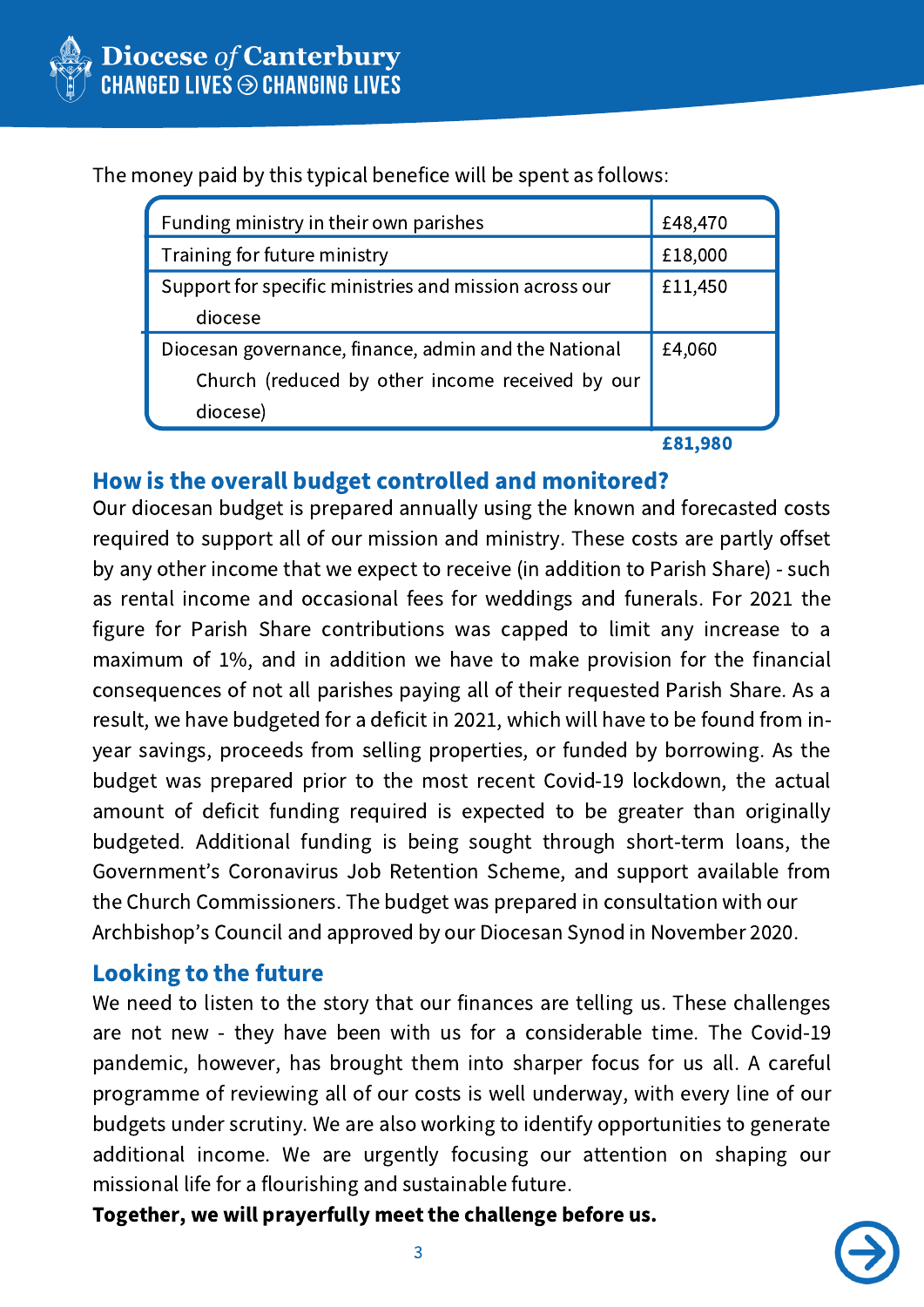

| £'000s                                                                                                                                      |                              |                                |                                                                                                                                                                                                                                                                     |
|---------------------------------------------------------------------------------------------------------------------------------------------|------------------------------|--------------------------------|---------------------------------------------------------------------------------------------------------------------------------------------------------------------------------------------------------------------------------------------------------------------|
| <b>Total Parish Share</b><br>allocated to parishes                                                                                          | 8,526                        | 100%                           |                                                                                                                                                                                                                                                                     |
| <b>Funding Parish Ministry</b>                                                                                                              | 5,175                        | 60.7%                          | This is the equivalent of £60.70 for<br>every £100 allocated to parishes                                                                                                                                                                                            |
| <b>Stipends</b><br><b>NI &amp; Pension Contributions</b><br><b>Housing costs</b>                                                            | 2,815<br>1,127<br>1,233      | 33.0%<br>13.2%<br>14.5%        |                                                                                                                                                                                                                                                                     |
| <b>Diocesan Shared Costs</b>                                                                                                                | 3,351                        | 39.3%                          | This is the equivalent of £39.30 for<br>every £100 allocated to parishes                                                                                                                                                                                            |
| <b>Training for Parish Ministry</b><br><b>Training Curates</b><br><b>Ordinands</b><br><b>Further Ministerial Training</b><br>& Support      | 1,800<br>1,118<br>457<br>225 | 21.1%<br>13.1%<br>5.4%<br>2.6% | This is the equivalent of £21.10 for<br>every £100 allocated to parishes                                                                                                                                                                                            |
| <b>Support for Specific</b><br><b>Ministries and Mission</b><br>The Children & Young<br>People's Framework and<br><b>Board of Education</b> | 1,145<br>264                 | 13.4%<br>3.1%                  | This is the equivalent of £13.40 for<br>every £100 allocated to parishes<br>We support over 100 church schools,<br>two universities and higher education<br>colleges, plus we provide training and<br>resources for parishes working with<br>children and families. |
| The Communities &<br><b>Partnerships Framework</b>                                                                                          | 259                          | 3.0%                           | This includes our work in social and<br>environmental justice, with refugees<br>and supporting churches in outreach<br>such as food banks and spiritual<br>tourism. Care and development of<br>church buildings is also included here.                              |
| The Local Church<br><b>Development Framework</b>                                                                                            | 203                          | 2.4%                           | Practical support and training given to<br>churches seeking to grow<br>numerically and spiritually through<br>mission and discipleship, pastoral<br>re-organisation and lay ministry<br>training.                                                                   |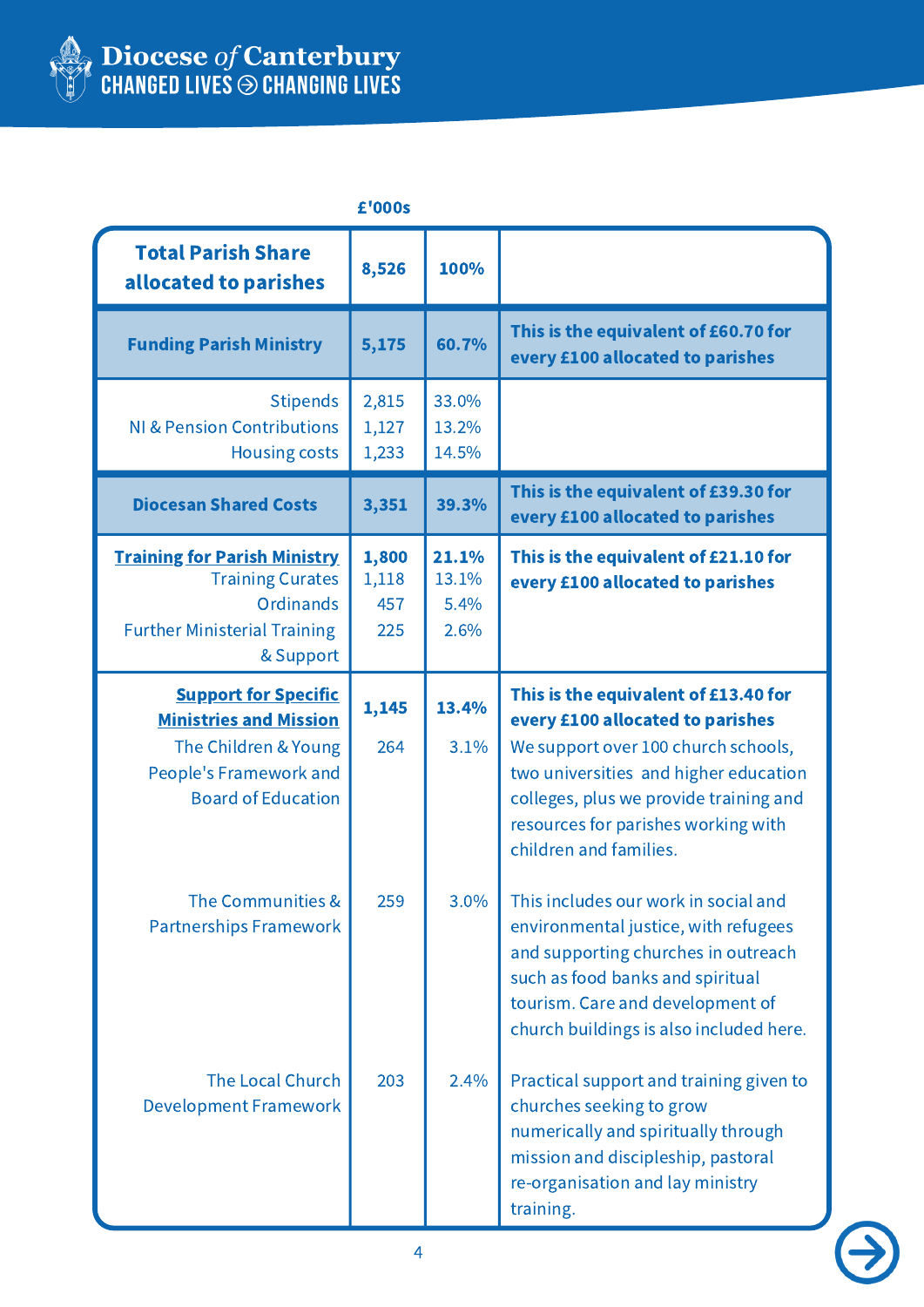

| <b>Diocesan Shared Costs</b>                                                    | £'000s | % Parish<br><b>Share</b> |                                                                                                                                                                                     |
|---------------------------------------------------------------------------------|--------|--------------------------|-------------------------------------------------------------------------------------------------------------------------------------------------------------------------------------|
| Communication                                                                   | 177    | 2.1%                     | Includes all our communication<br>channels, support for parishes and<br>schools, data management and GDPR<br>compliance.                                                            |
| Safeguarding                                                                    | 162    | 1.9%                     | This includes safeguarding training,<br>advice and support.                                                                                                                         |
| <b>Grants for Mission &amp; Strategy</b>                                        | 80     | 0.9%                     | Grants are provided for parish projects<br>and local strategy initiatives.                                                                                                          |
| Governance, Finance,<br><b>Admin and National Church,</b><br>(less other income | 406    | 4.8%                     | This is the equivalent of £4.80 for<br>every £100 allocated to parishes                                                                                                             |
| received by our diocese)<br>Finance, HR and IT                                  | 431    | 5.1%                     | Finance includes our Gift Aid service for<br>parishes. Canterbury Diocese is a<br>charity and company and by law has to<br>have administration and financial<br>recording services. |
| <b>Office and Administration</b><br>Costs                                       | 296    | 3.5%                     | Operational office costs, Health &<br>Safety, facilities, hospitality, events and<br>other costs.                                                                                   |
| <b>National Church</b>                                                          | 284    | 3.3%                     | This includes paying towards the cost<br>of General Synod and other National<br><b>Church Institutions.</b>                                                                         |
| Diocesan Secretary, Registrar<br>and Faculty Administration                     | 259    | 3.0%                     | Provides support to parishes and<br>ensures compliance with legal<br>requirements.                                                                                                  |
| <b>Episcopal and Archdiaconal</b><br>Oversight                                  | 171    | 2.0%                     | Senior Clergy. A large part of the costs<br>for our senior clergy is borne by the<br><b>Church Commissioners and Canterbury</b><br>Cathedral.                                       |